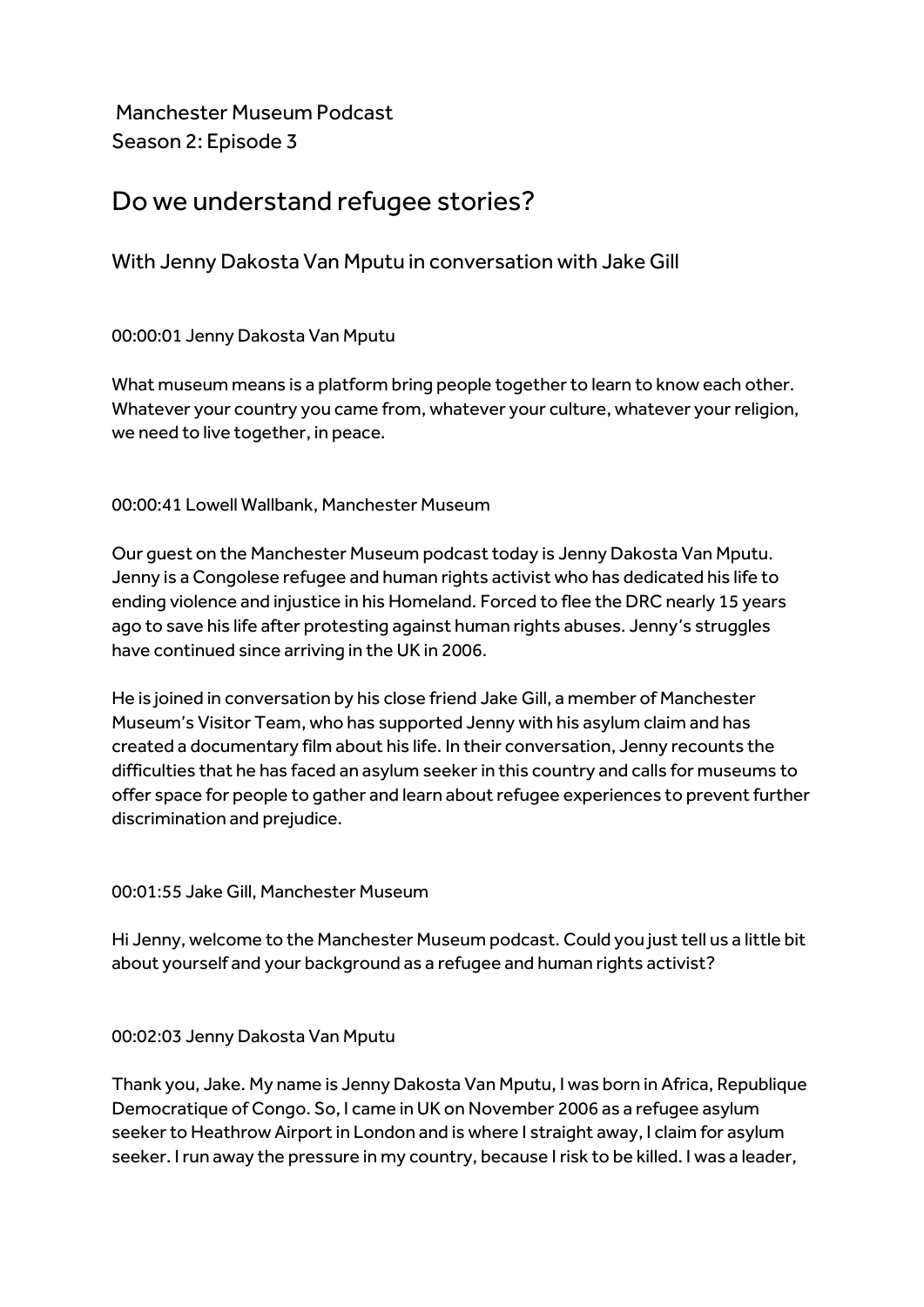one of the leader. As a student we fight for the freedom, we like to restore democracy my country since independence. We always been under a dictator. The president Sese Mobutu, who spent 32 year in the power, that is unacceptable, by his stay by force. I was young, I was born in 1975. So, he took power 1965, 10 years before I was born. I realise the country, the poor population, no foods, no water, no electricity, no votes no election, and no freedom. But, in same time, the Democratic Republic of Congo, DRC my country, is the one of the richest country in the planet, but the poorest people in the planet, same time. I could not understand how the poorest country, malnutrition, children don't, they wake up, but they don't expect to have water nor electricity nor foods. That tells me to change things. The things must change. The country is not for belong of someone, or minority of group of people, they can take all the riches; they become more rich, rich than the rich, and the poor people become poorer than poor. So, I try to organise some meeting with friends, to the University.

You know, I am passionate for the law, myself and I'm a true Christian so I like justice, I like justice in the society. I fight injustice. I've fight discrimination. I fight the homophobic. I want everyone to find his space in the society. I want people to be in the freedom. I want everyone to respect the law. I see how England, they do election. You can be in the power only because you've been elected. I see the France on this time. And we start to work. But it was tough to risk our life, every single day, accounts no tell you how many times we been arrested. I see a lot of people lost life, my friends, colleague. That was the revolution to change things. And it was impossible I can say, I'm sorry to say that, to be honest, is only the reality where I came from.

And we start to work. Those ones lost lives. We still love them. We're gonna have memoriam about them, all life, because they work hard but they paid the price of freedom today. The job is not totally done. You can't live under a dictator. We need freedom. They are big work to do and I'm there to do this job because if I don't do the job, I don't do my part, nobody gonna do in my place. That was the situation I face, I risk to lose my life, but thank God, by miracle, I travel to England. That was not my plan, but the reality is that I am here in the United Kingdom.

#### 00:07:38 Jake Gill

While you were able to save your life, your experience in the UK has proven to be difficult as well. Can you speak about the challenges that you faced including homelessness and destitution?

#### 00:07:48 Jenny Dakosta Van Mputu

I came from DRC like I said, in November, I remember November 2006. Straight away I faced the immigration, without passport. And I came there, I claim asylum seeker. I spent two nights in airport detention. And they plan to send me back, Congo, it was not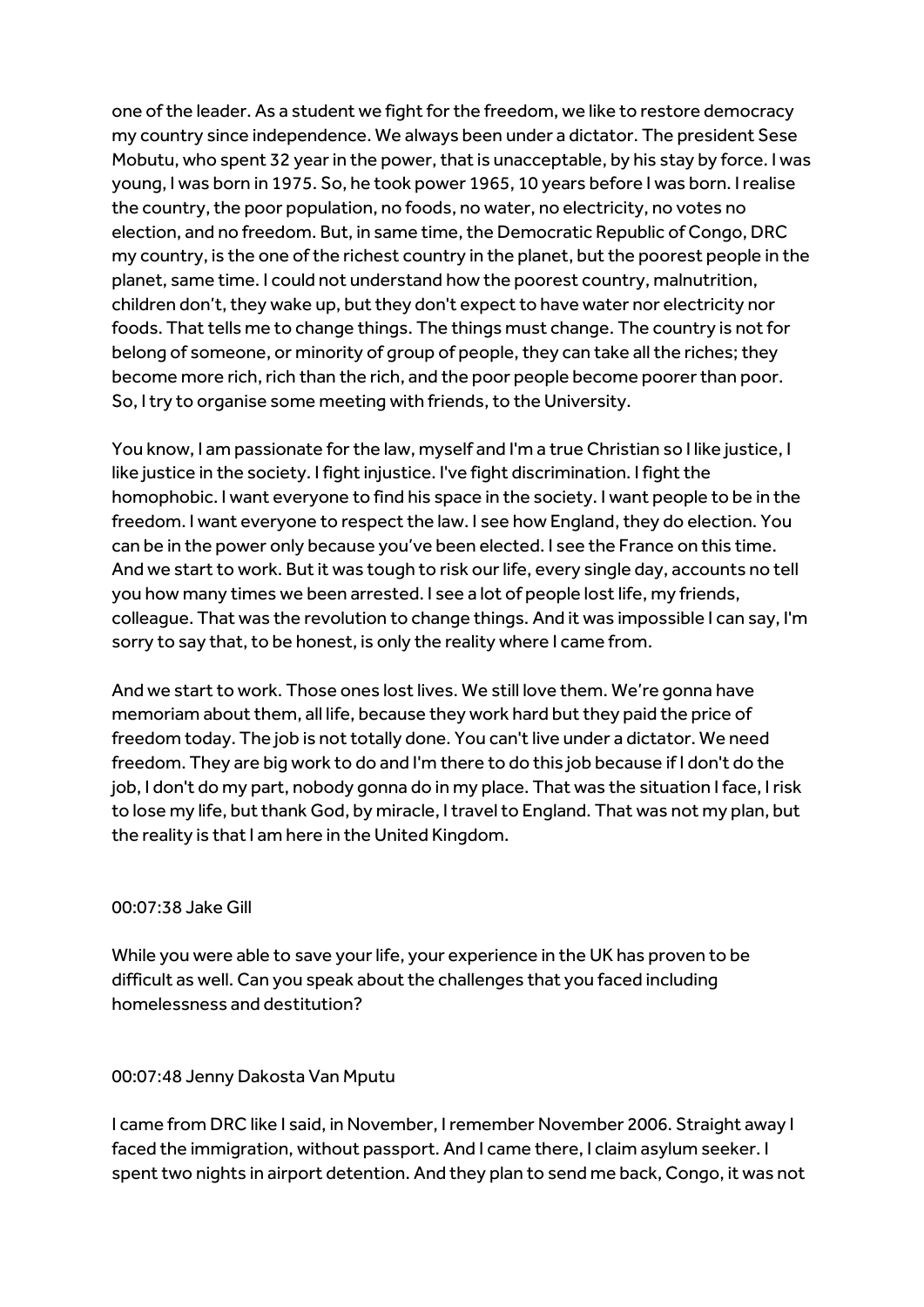easy. The immigration officer who give me the first welcome and interview. He was not happy for me to come in this country without passport and he say about you being colonised by Belgium, your country. You supposed to go to Belgium, and over there you can speak French is a good country, a good place for you. You can go to France. But why you in England? I say I didn't plan to come in England, but life bring me here. I'm asylum seeker, I ran away to risk my life if you send me back home, my life gonna be in danger so you gonna be responsible, if you sign paper, that you are responsible, my life I'm gonna have lost my life straight away if you send me back Congo. Let me tell you true, they're gonna kill me. You are free to send me back like you want, I cannot challenge your decision because I have no power. England is not my country. I not come here for food. I'm not come here for get advantage, or to make profit. You can't compare my life most important. So, it was not easy even to arrive in UK. I face big challenge in airport Heathrow. That is the reason I was under detention. I didn't came in straight away, you pass and you go home, no. I spend two or three nights after negotiation, I spoke today the top manager to the airport, I explained to him the United Kingdom sign the agreements to protect refugee; everyone who runaway for the political reason, to save his life. You sign the agreements to protect us, the true asylum seeker. Top manager say, "Jenny, you are right, we welcome you. You can come in England, stay here. We give you protection and we will now start your case. And let's see what will happen after. But we don't wanna send you back." And he said to me, "sorry for the attitude of my colleague that was a little bit quiet, no good, but, you know, everyone have his stress, so you can go to Walsall."

Walsall is West Midlands near Birmingham. It was the first place I been transferred. After a few months, my case been reject by the Home Office. I make appeal. My case was a reject as well. No, all this time I didn't have enough evidence to express all my story where I came. That was the difficult, the second challenge I face. And nobody to advise me, nobody to help me to build my evidence to present my case, to defend also my case. Again, I have struggled to find a good lawyer to help me. We need to have a lawyer. There is a lawyer provided by British immigration, yes, but the lawyers need to work with the heart to help. In every single, every single asylum seeker, that was no my reality.

#### 00:12:48 Jake Gill

Do you think there is enough support for asylum seekers in the UK?

#### 00:12:53 Jenny Dakosta Van Mputu

I spent almost 15 year, but just after six months to arrive, I've been kicked out from the mass accommodation. I start to become homeless. No place to go. I used to survive only charities. And they provide food around Birmingham. I used to go many cities; Coventry, Wolverhampton, West Bromwich, Walsall, Dudley. Today, you know the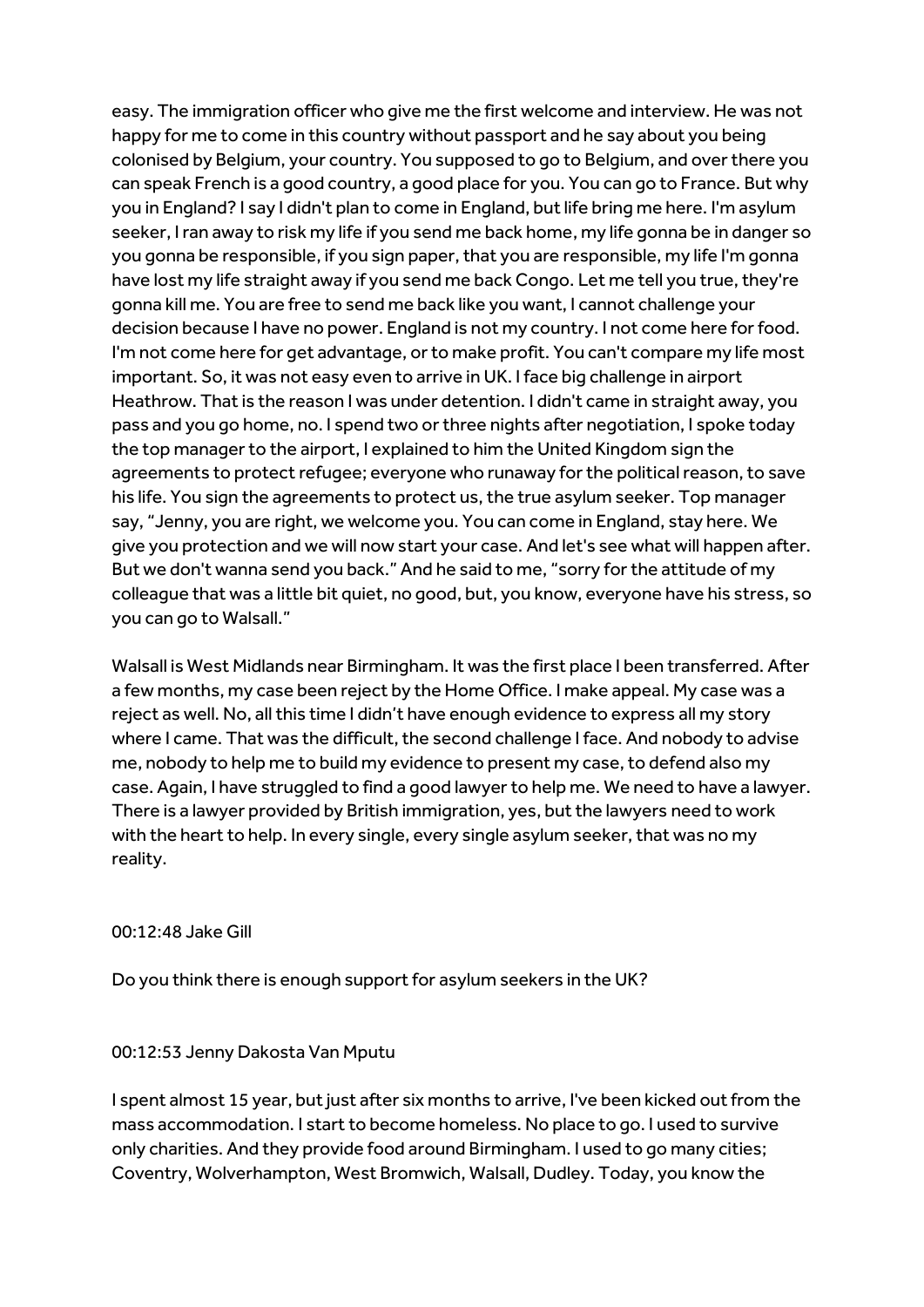organisation called Salvation Army? They are people who helped me a lot. Red Cross, helped me a lot. The food bank, the drop in. I went to Leicester. Spend time with the friend to the Church, African Church, just in case I can find a place I can sleep, even the floor in the church. You know the winter I came from Africa. I never faced the winter. It was a winter period difficult for me. I'm very big size, difficult to find the clothes can fit me. No money, no benefit, no Section 4, nothing. Homeless, years in the years in the years in the years. I went to Stoke on Trent. I went to Scotland, Glasgow. Only to find the churches, and the church can't help me. I've not received there for 5, 10 years, money or voucher, no Section 4 support, nothing, because the difficulty was to find the good lawyer. And I have opportunity to plead my case, strong. It's took me 10 year, 10 year, almost 10 year to be homeless. I used to sleep in the McDonald's. I have to be honest with you. I used to, most time I spend nights, nights, nights, to McDonalds, 24 hour McDonalds in Leeds, in Sheffield, Bradford, different cities.

#### 00:15:53 Jake Gill

Did Manchester offer you a sense of belonging when you moved here?

#### 00:15:56 Jenny Dakosta Van Mputu

One thing I have to mention, any different city have different policy, regarding how attention they pay to the asylum seeker and the refugee, or immigrant. Different city, different people, and a different culture, and different attention. The best place, and the city that give me more opportunity, since I'm in England, the city who welcomed me, the place who give me opportunity to meet nice people, people friendly and people very supports about the immigration case is in Manchester.

Manchester is my hometown. I am honest, I will finish my life in Manchester. I will live here for life because if we see Manchester give me opportunity. I have to recognise and to thank Manchester particularly, you know the organisation like RAPAR. One of my friend, we meet in the church, is the person who told me to join meeting in the RAPAR. They are platform, special. You can't meet RAPAR everywhere in the UK, only in Manchester. And is a platform set up, the biggest refugee who supports asylum seeker around the United Kingdom. I will wish the RAPAR to install, to be installed in the different city but, till now, it's still only in Manchester. RAPAR helping me to build organisation for Human Rights to fight dictator and to install freedom democracy in my country. But I could not have this opportunity because every Human Right activist they're arrested, tortured and killed. But I still have my mind set up to build organisation to fight official the regime. So, because I'm here in England where I am protect, I am free to set up my organisation. What I can say Manchester is my land, Manchester is my home; Manchester is meeting people who help me to move on and to start now new professional work, to work with my organisation to change things.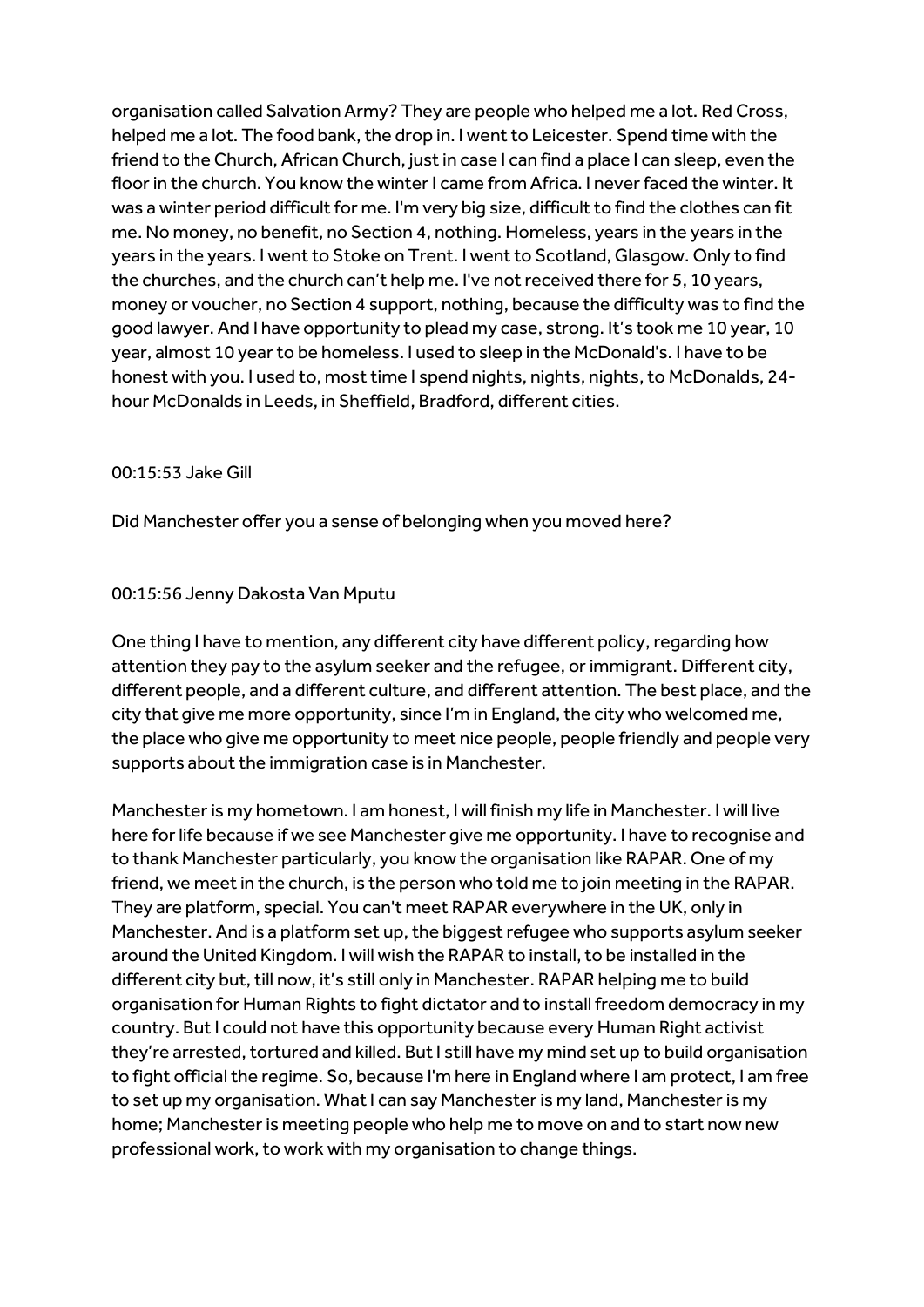#### 00:19:25 Jake Gill

Do you miss living in the Congo and do you miss your community there? And how do you still connect to your community while living in the UK?

### 00:19:33 Jenny Dakosta Van Mputu

There is a quite big Congolese community here and maybe four time a week I tried to go to meet my community, because we talk about what is happening in our country. Every time when we meet, we talk about the politic, we share the opinion, we've got a lot of meeting, and we talk also how to help the new arrival in the UK to help them to set up here. The Congolese people who keeping coming, they need my expertise, so I got myself a lot of responsibility to look after back home, but here also. I still have a contact with Congo, because, you know, I got family myself. I got my blood family who suffering a lot to miss me, I miss them. That is a not easy. I try to feel like, to forget little bits, because when I stay myself in my room thinking about Congo, what is happening there every single minute, I am in my computer, to have, to follow the reality of politic, economic, everything in the Congo, the work is very hard. I got a long way to go. Now I have to set up my life here. But I'm still working hard, hard then hard, harder than harder to change things in the Congo.

#### 00:21:28 Jake Gill

Have there been occasions where you felt the opposite of belonging, but instead face discrimination or prejudice for being a refugee?

#### 00:21:35 Jenny Dakosta Van Mputu

There is some politician who think wrong about asylum seeker, refugee. There are a lot people who think thatimmigration is bad things. We come here to get advantage for, or in all aspects of life. That describe British people life here. So that is a very hard. I've been myself a lot of time victim of discrimination. People think I came here for food or for good life. That is very wrong. Is a big mistake to think like that. And I beg people who keeping think like that, because they never face what we face in Africa, in our country; not only in Africa, there are a lot of people for Syria and the immigrants from around the world.

We face things, we born with the dictator, we grow up with the dictator, we live Congo the dictator. We came here, we leave dictator continue over there, but if you not welcome us you put us in the more danger. There are nice people, there are also people different who get us wrong. Badly treatment I face, but people need to understand what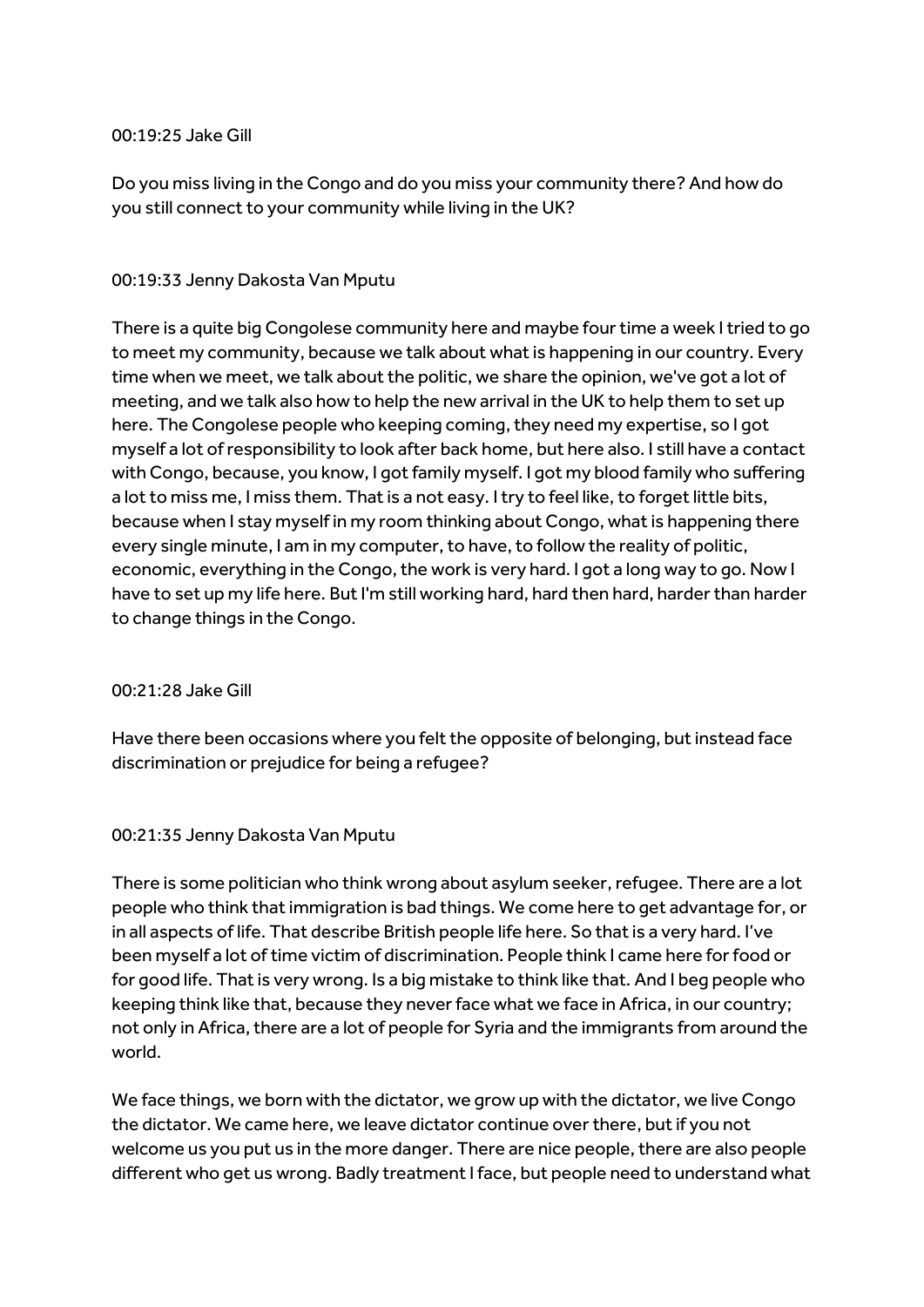is immigration. They don't only to listen to what politicians say bad about the immigrant. The life is very precious. Life, human being life, is more than food, more than everything we can, is more than money, money no make peace life, money, no brings life, money no save life. But your attention, your welcome me, it saved my life. I set up in this society. I have responsibility to work hard, to pay tax here, to find a job to give back UK that British people give to us. We are here as well to help this society, this country, we must respect the law of this country. I never broke the law, but I am going to find a job, I'm going to work very hard to support this country because this country give me opportunity to save my life. My determination is to give back to the UK people for some of them to change mind to think not everyone is a bad person. Don't have a negative judgement for someone, just by no proof, that is something is affect a lot, a lot people, as well before to move on… you know, we came from countries speak French. English is not my first language. I haven't speak English since I was born, I never study English. I came here, I used to speak only 'good morning', 'goodbye', 'What is your name?', 'good evening' and 'thank you', that's it! But I want to learn English for my integration in this society. So, if I got a difficult, I can express to you, but there are a lot of people they can't speak English and when you see them, you put discrimination to them. So, people need to understand. Immigration, even we are here, we face a lot of problem. The first barrier is language. I'm learning English culture. I am part of this society. England is become my second home, my second country. I love this country and I want as well British people even not to love us, but to pay small respect, that is very important.

#### 00:26:37 Jake Gill

How do you think that Manchester Museum could help to support refugees to make sure they feel comfortable living in the city and feel a better sense of belonging, integration and assimilation? Is it also, more important for British people to better understand refugee stories as well, and do you think museums could be a part of the process to help make that happen?

## 00:26:55 Jenny Dakosta Van Mputu

In my opinion, I respect the work they do is very hard, the job they open the door to people, but to help people to be integration to British society, like in Manchester community, museum have a big part to work, because if we see like library, people go to library to study, but there is no one in library to help people, to explain them, what is their right? How they can do things? How they can try to be involved of this society? Or in the museum they can go to learn. If you invite one small group of asylum seeker to understand British culture, is only in the museum where we can learn, not in library, no to the college but to understand the British because we need to learn British culture. I give you an example. I get remain to live, but I still long way to go. I have a plan in a few years to apply for British citizen, but I'm gonna face to the exam to speak about British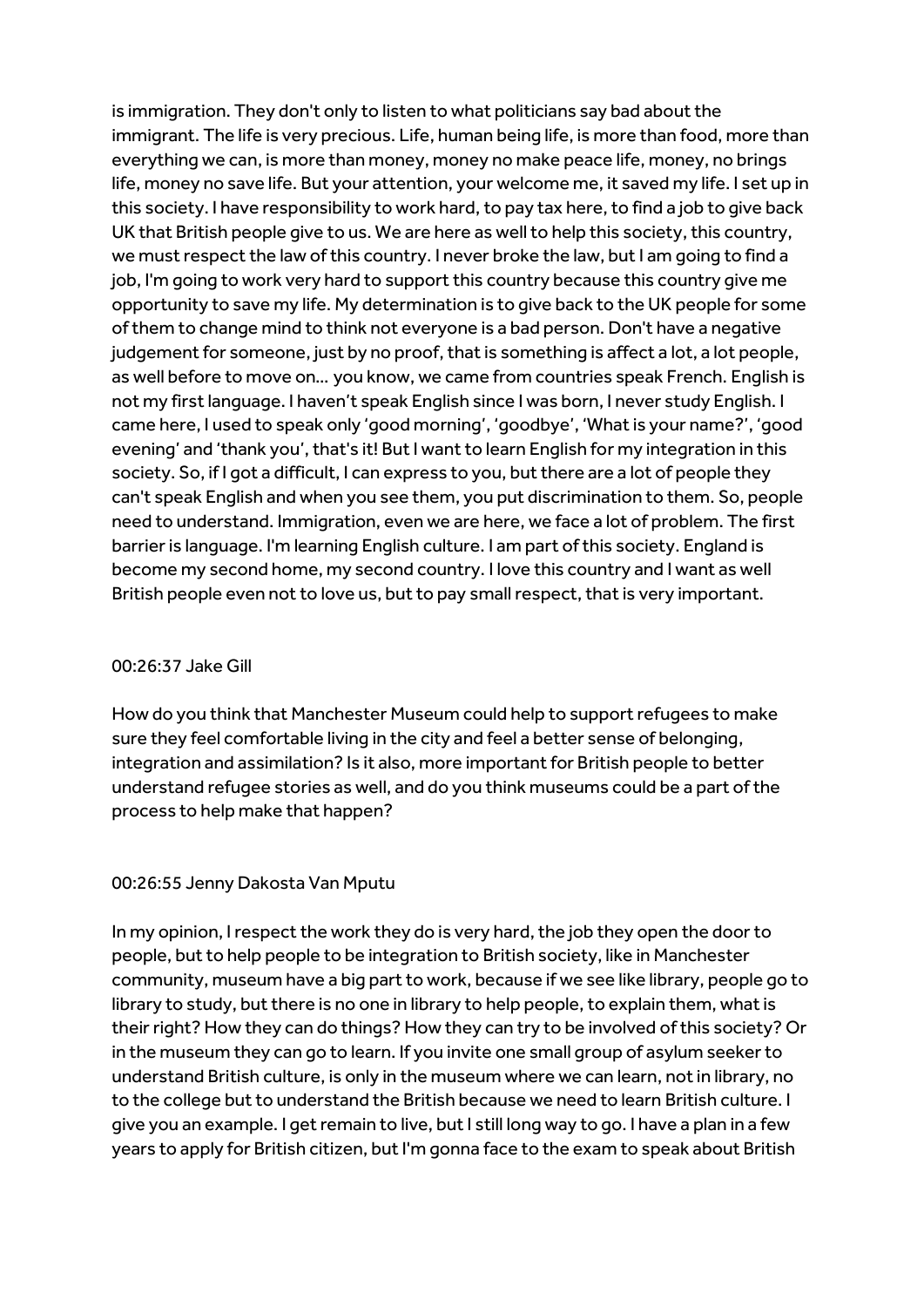culture. We have no chance to go back in Congo. We don't come here as a visitor, we came here to be part, to set up live here.

## 00:28:38 Jake Gill

Do you also think it would be good if Manchester Museum offered more space for refugees to put exhibitions on as well? It is definitely important more refugees feel like they belong in this country so I definitely think having that open space where people can come and connect with each other and learn from each other, discuss cultures, which will then lead to less discrimination and less prejudice because people will understand each other better.

## 00:28:58 Jenny Dakosta Van Mputu

That is, the opposite part of the responsibility. For museum, the job they must do to help a refugee to understand more about British culture, British history. In other sides, British people need to have a space to the museum to learn about the refugee. Let me tell you one things, there are a lot of British people, they don't know what is asylum seeker. Museum needs to give space to help call British people call immigrant, have a chat, discuss what you think about me, what I think about you. We have a chat, we discuss, so we can understand each other more. Nobody gonna accuse, but because no one would give us opportunity to face this challenge, confrontation, let us speak, let us talk, Museum, Manchester can give British opportunity to learn, to understand, to have the contact, direct contact to the refugee, one you describe in your mind, the definition, the work, what is museum means is a platform, bring people together, to learn to know each other, is can be beneficial for both parts. Creates one platform to set up peace in this society, whatever your country you came from, whatever your culture, whatever your religion, we need to live together in peace.

## 00:31:03 Jake Gill

So,thank you today for joining Jenny and I think it's been really great discussion about what museums can do to help refugees to fill a better sense of belonging, also for just opening up about your story and your struggle just so people understand more about what refugees and asylum seekers actually go through in this country because I still think it's something that isn't discussed enough and so just being able to open up and hear your story and have a discussion about it today makes it a lot easier for people to actually just understand what people are going through.